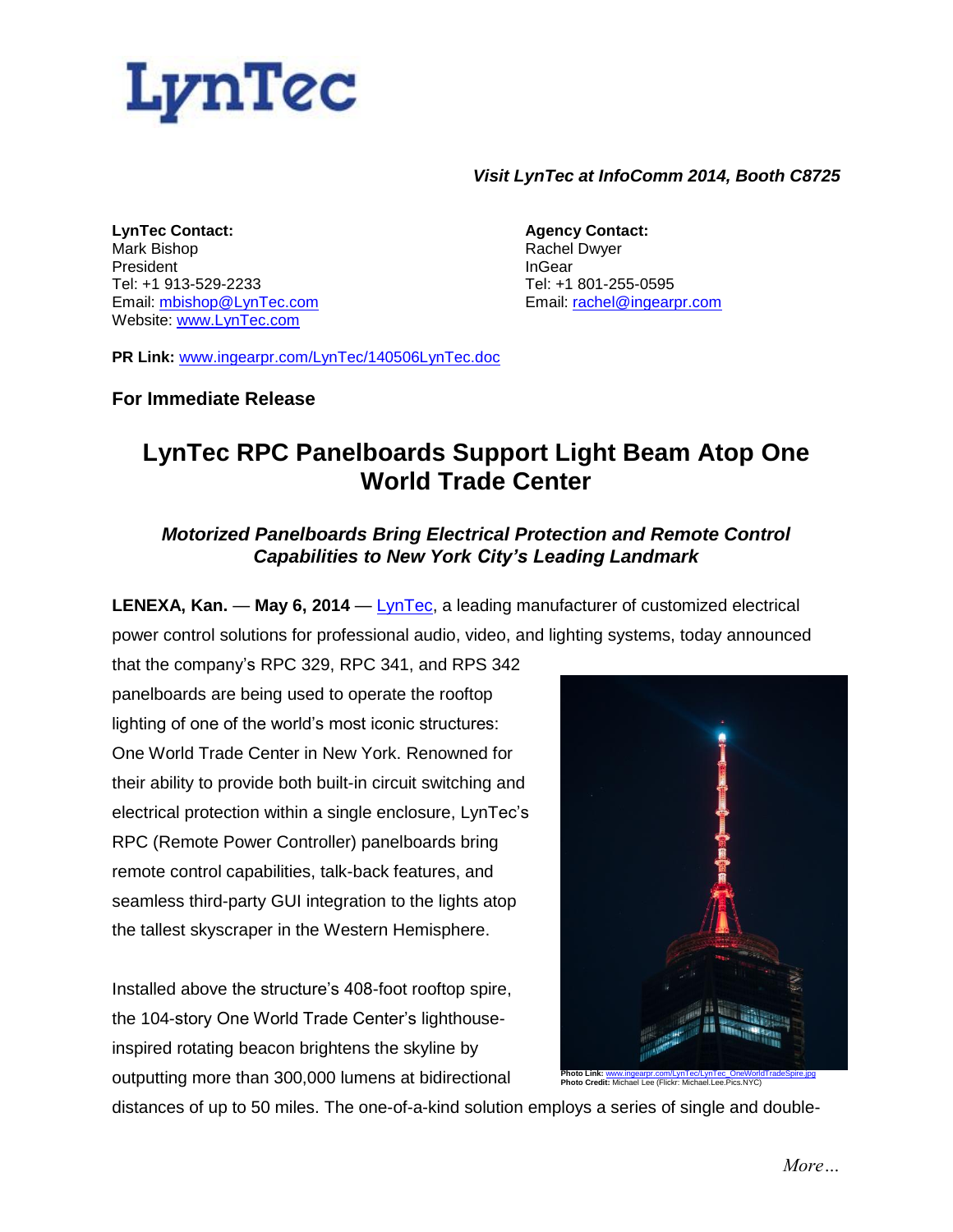headed custom LED color uplight fixtures to illuminate the spire's open steel frame while the structure's rotating beacon uses a complex array of white LEDs and revolving mirrors to create an extraordinary sky-bound lighthouse effect. To enable advanced electrical protection and simple third-party integration throughout the world-class lighting installation, system integrator Barbizon — the nation's largest lighting integration company — turned to LynTec's awardwinning line of RPC panelboards with motorized breaker technology.

"For this once-in-a-lifetime project, it was essential that every component provide the uncompromised reliability, market-leading quality, and innovative features that would allow us to



**Photo Link:** [www.ingearpr.com/LynTec/LynTec\\_OneWorldTradeCity.jpg](http://www.ingearpr.com/LynTec/LynTec_OneWorldTradeCity.jpg) **Photo Credit:** Michael Lee (Flickr: Michael.Lee.Pics.NYC)

create a lighting solution that was worthy of an internationally renowned monument," said John Gebbie, systems business development manager, Barbizon. "By selecting LynTec's RPC panelboards, we gained a spacesaving combination of switching and circuit protection capabilities in one panelboard, remote control functions via integration with our custom GUI, and the ability to receive instant alerts for lighting maintenance and service — all key features for such a hard-toaccess, high-altitude installation. LynTec is known for its

unparalleled tech support, which proved to be invaluable for an endeavor of this importance and complexity."

Built specifically to manage installed audio and lighting systems of any size, LynTec's RPC panelboards combine the latest motorized breaker technology with Web-enabled circuit control, allowing integrators to easily set up, program, monitor, and control loads on a circuit-specific level. Accessible from any Web-enabled device, the solutions provide a complete overview and allow users to take action remotely, resulting in greater installation flexibility, more efficient power control, and the ability to provide direct on/off control for LED lighting. The panelboards